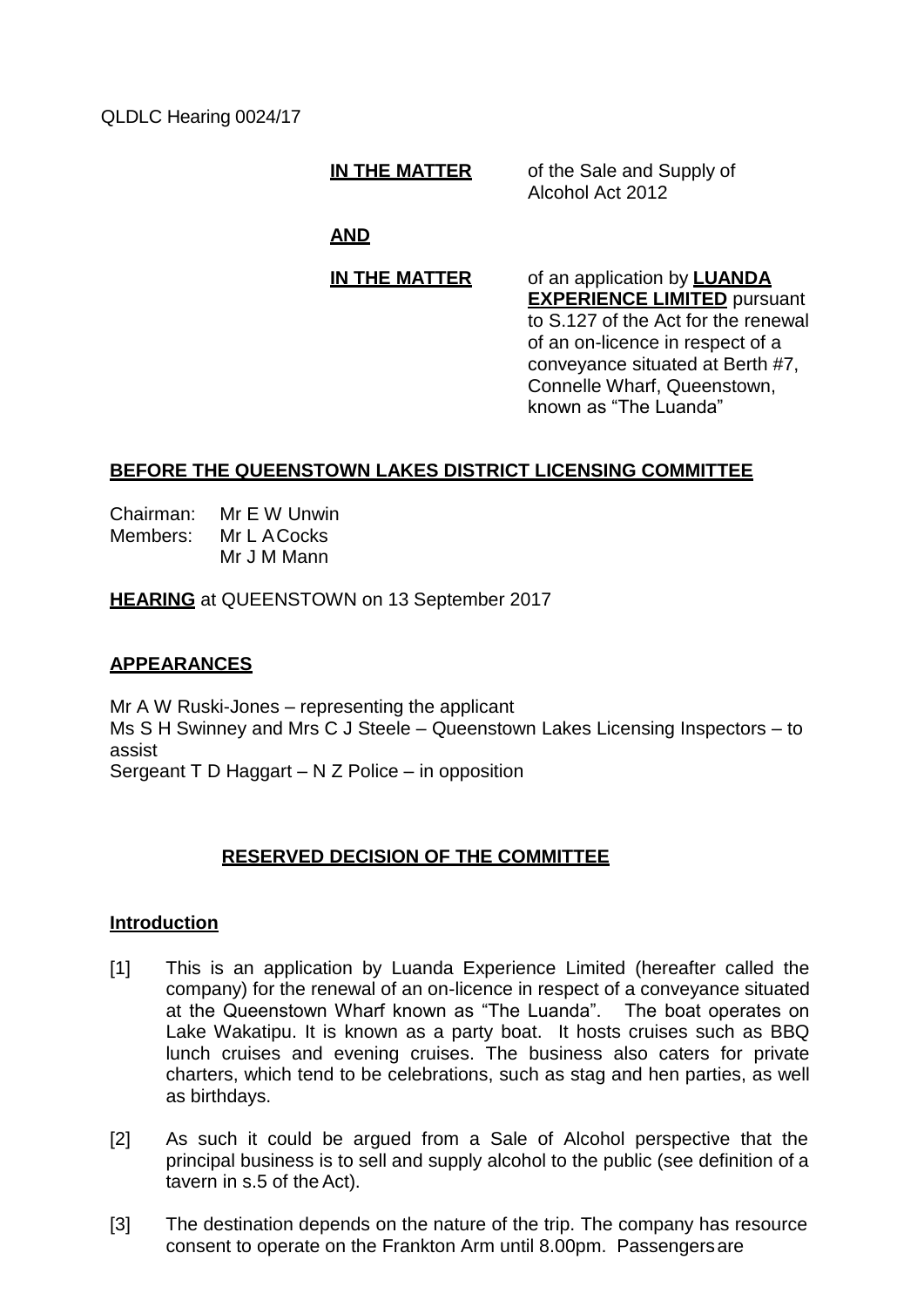normally on board for about two hours. The bar is closed when passengers are embarking and disembarking. This is due to the fact that the barperson is also the skipper's boat crew and assists with ropes etc. The company currently trades with licensed hours from 8.00am to 12.00 midnight (with reduced hours in Frankton Arm as per its resource consent – there is an error in the current licence).

- [4] The public advertising was carried out in the name of Anthony William Ruski-Jones who is the company's director and shareholder rather than the company. We are satisfied that the mistake was not willful with little impact on public perception and a waiver under s.208 of the Act isgranted.
- [5] The Luanda is a 15 metre vessel with four levels. This means that the entire public area is not visible from any one vantage point. There is a seating area (snug) on the lower level. The bar faces into the snug. The wheelhouse is on the main deck and there is access to the top roof through the rear of the main deck. The maximum number of passengers and crew is 40. Normally there are two members of the crew – the skipper and a barman/crew person. When there is a large crowd there will generally be an extra crew member. The business has held a licence since 13 December 2012.
- [6] There was no public objection to the application and the Medical Officer of Health had no matters in opposition. The application disclosed that there was only one holder of a Manager's Certificate. This was a Mr B J Round. The Police checked his manager's application and noted that he described himself as a skipper. This brought into question the issues of dual roles of responsibility. Consequently, the Police offered no objection to the renewal, but requested that a condition be added to the renewed licence to the effect that the duty manager must not be the skipper of the boat.
- [7] The request followed a meeting with the company in early December 2016. A further meeting was subsequently held with interested parties to see if the issue could be resolved. However, it appears that the respective opinions became more entrenched. Given the concerns raised by the Police and the number of other licensed boats operating on Lake Wakatipu, the application was set down for a public hearing.

### **The Application.**

- [8] Considering the potential implications of the proposed condition, it was surprising that Mr Ruski-Jones did not consider the issue important enough to retain counsel. On the other hand he had no doubt that appointing the skipper as the duty manager was the common sense and correct procedure. Both he and his skipper aligned their arguments to the safety of the passengers. They both showed concern that appointing the barperson as the manager would somehow diminish the skipper's authority.
- [9] The company's argument was that the skipper had the ultimate responsibility for the safety of the vessel, crew and passengers. That it was the skipper who gave the pre-charter briefing and set the tone around alcohol consumption. That it was the skipper who reminded the customers of the company's obligations under its licence. And it was the skipper who had the most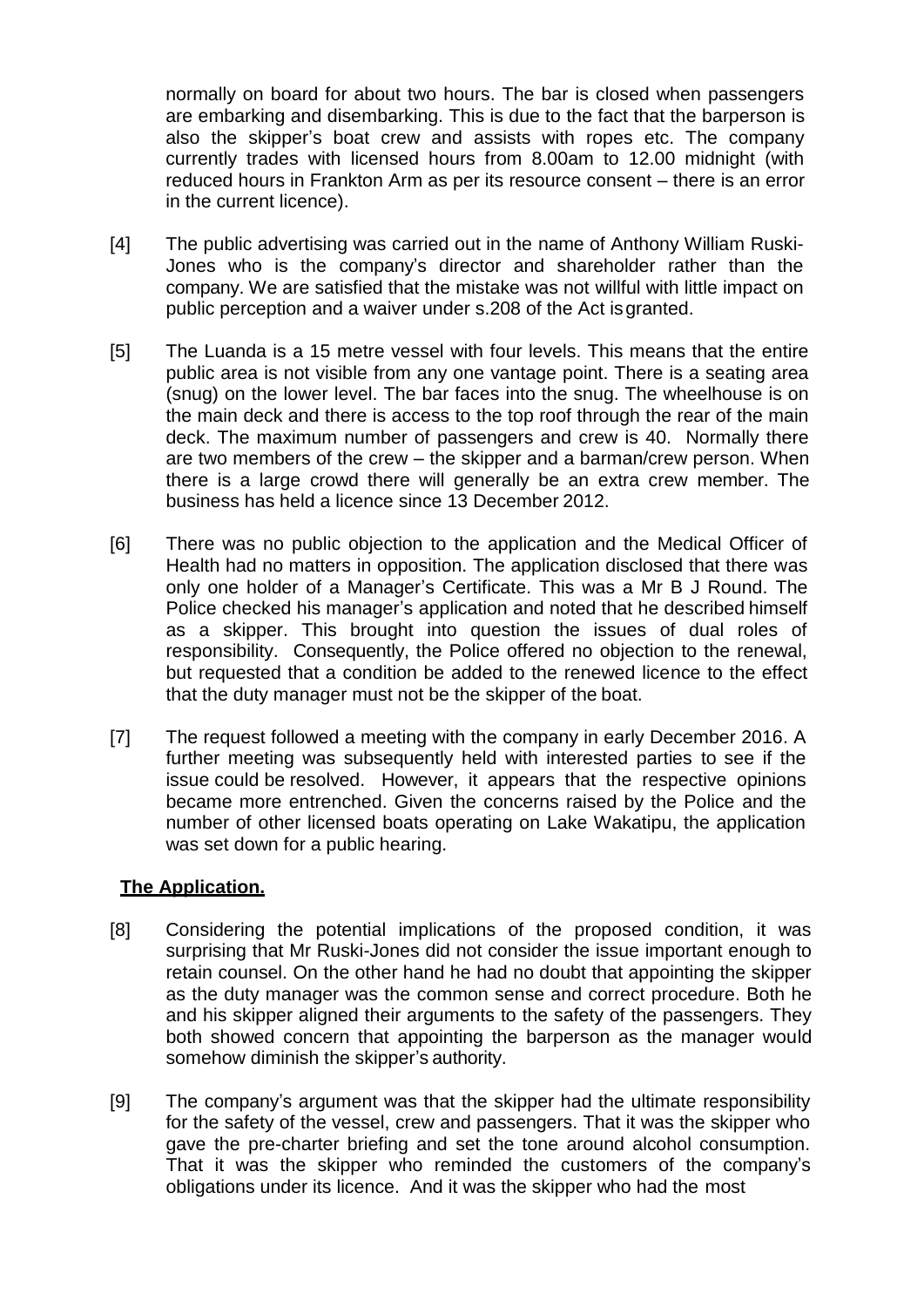interaction with customers and was therefore the most appropriate person to be Duty Manager.

- [10] Mr Ruski-Jones advised that he operates the vessel in accordance with Maritime New Zealand Law. He said that since March 2016 the company has operated under a new Maritime Operator Safety System (MOSS) using a Maritime Transport Operator Plan (MTOP). It was stated that the plan had been approved by Maritime New Zealand. The plan states that the skipper is highly recommended to "hold their Bar Managers and LCQ". In other words the recommendation is that the skipper holds the qualification, although it does not follow that he or she will be the duty manager.
- [11] Mr Ruski-Jones provided little detail about the business. About 120 charters are conducted in a year and the average number of patrons is apparently 15. He estimated annual alcohol sales at around \$60,000. Beer wine and spirits are sold but shots can only be drunk at the bar.
- [12] Mr Ruski-Jones was supported by Mr Blake John Round the skipper. He argued that he was in command of the vessel so he gained the respect of the crew and the passengers. He contended that if the barperson was the duty manager then this would create an overlap as to who was in charge. He stated that if there were difficulties such as rough water, docking, retrieving something from the water, mechanical problems or dealing with a problem passenger, then, it was common to close the bar and get the crew member to stay with the skipper to help manage the boat.
- [13] Mr Round also stated that the skipper had a better view of the boat levels from the helm than the barperson. He said he believed that it was the skipper's duty to oversee the safety of everybody on the vessel including their behaviour and intoxication levels. He acknowledged that there had been an incident where the Police had been called. Members of a party had got out of control, so after warnings had been issued and ignored, the bar had been closed. He returned to shore with the barperson standing with him. During that time members of the group had helped themselves to more alcohol.
- [14] Mr Round acknowledged the rules on the water issued by Maritime New Zealand state that the skipper is legally responsible for the safety of the boat and all the people on board. According to documents issued by Maritime New Zealand, the skipper is also responsible for complying with the "relevant rules and regulations". The rules on the water (also issued by Maritime New Zealand) require the skipper to keep a good look out at all times. It is a skipper's responsibility to stay alert for other boats, swimmers, dive boats, kayaks, hazards and obstacles. A skipper must keep focused on the water ahead especially when travelling at speed.
- [15] Mr Round argued that he was able at any time to stop the boat and leave the helm to deal with any issues. He stated that it was perfectly fine for a skipper to delegate somebody to keep watch while he was away from the helm. Mr Round has held a manager's certificate since 27 October 2016, but he stated that he had years of experience managing bars in Queenstown and contended that the way they were operating the Luanda, they had a higher level of control over their patrons than a lot of bars in Queenstown. Mr Round was resolute in his opinion and firmly declined to see the issue any other way.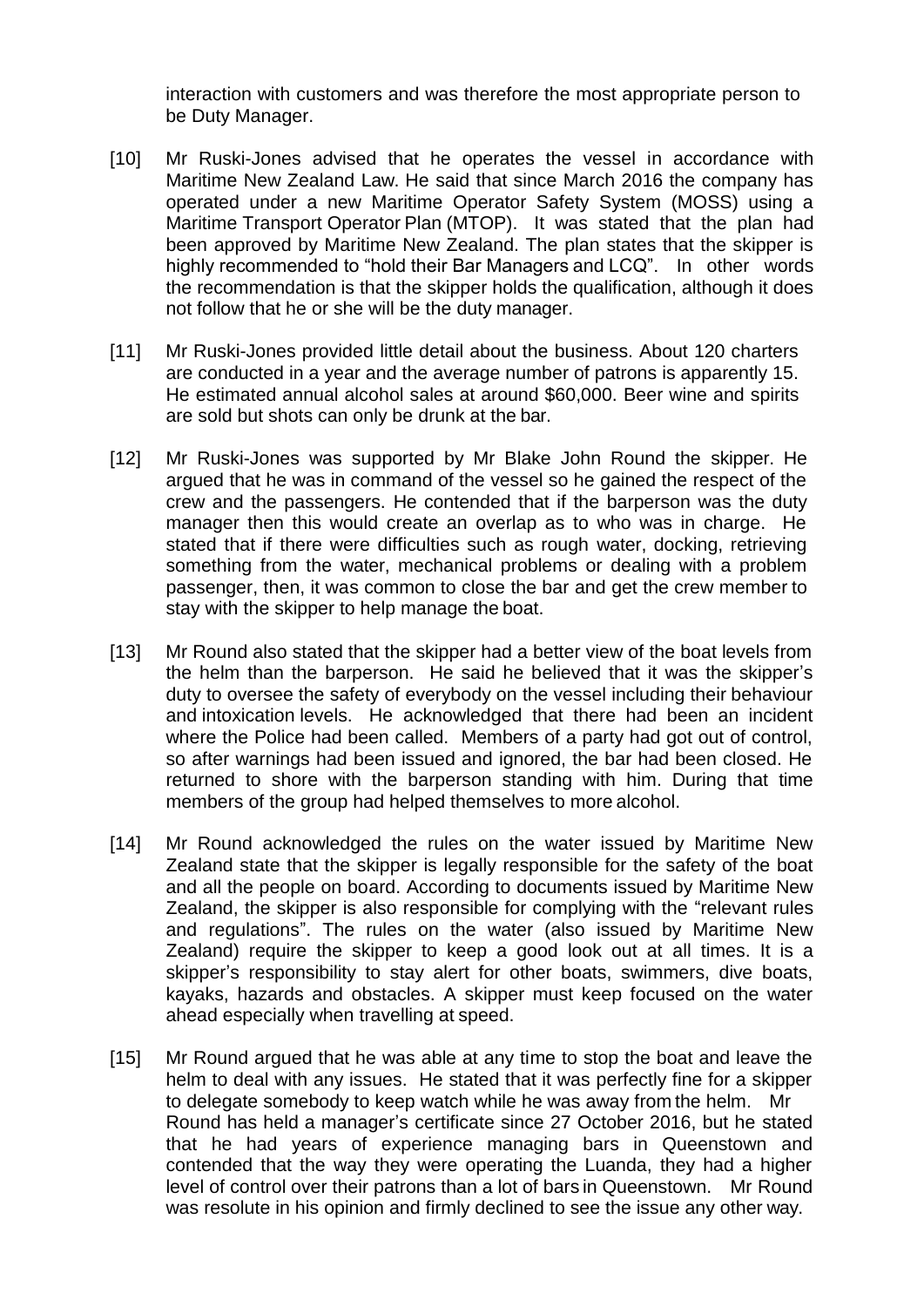## **The Licensing Inspector.**

- [16] Mrs Carolyn Jill Steele is an Alcohol Licensing Inspector at Queenstown Lakes District Council. She had gone to the trouble of interviewing and preparing a brief for the District harbourmaster, Mr M A Black. She advised that there were currently six conveyances with licences operating on Lake Wakatipu with a further application being processed. The majority of these vessels acted on the basis that the skipper was the duty manager.
- [17] Mrs Steele had also been in touch with Mr Graham Carradus the Coordinator of Environmental Health for the Tasman District Council. He is also a former harbourmaster with a current commercial skipper's qualification. He advised that there were a few licensed conveyances in the Tasman District that operated in Tasman and Golden Bay. He added that the service of alcohol was a minor component of the service they provided. The service is typically focused on other slightly energetic activities.
- [18] In email correspondence, Mr Carradus said that almost without exception the skipper was the duty manager and no problems had ever been experienced. Mr Carradus did acknowledge that the "party boat" label did raise the overall risk profile significantly, although he was still of the view that the skipper held the ultimate responsibility and was therefore the appropriate person to be the duty manager.
- [19] Mrs Steele had also been in touch with her counterpart in the Southland District. An email was received about the vessels operating in the Sounds. It was stated that the licensees preferred to have skippers as the duty manager because the skippers were more long term employees as compared with the crew members. No issues had arisen from the dual roles being undertaken by one person.
- [20] Martin Andrew Black is the Harbourmaster for the Queenstown Lakes District. He confirmed that the skipper had the ultimate and enduring responsibility to ensure the safety of all passengers and the crew. He saw no issue with the skipper being the duty manager and added that if the role was split then there could well be conflict, as it is the skipper who has the sole responsibility to make decisions regarding the safety of all parties. It is fair to say that when questioned by members of the Committee, Mr Black took on a more objective or neutral role.
- [21] Mr Black has spoken on the phone with the Regional Compliance Manager (Mr Dominic Venz) for Maritime New Zealand (see para [24] below) and claimed that Mr Venz had clarified his remarks. This hearsay evidence did not assist us in coming to our decision but certainly helped to "muddy the waters". As it happens we are required to make our decision under the Sale and Supply of Alcohol Act 2012 and not the Maritime Transport Act or the Maritime Security Act.

## **New Zealand Police.**

[22] Sergeant Tracy Diane Haggart is the Police Alcohol Harm Prevention Sergeant based in Queenstown. She discovered that the skipper was taking on the duty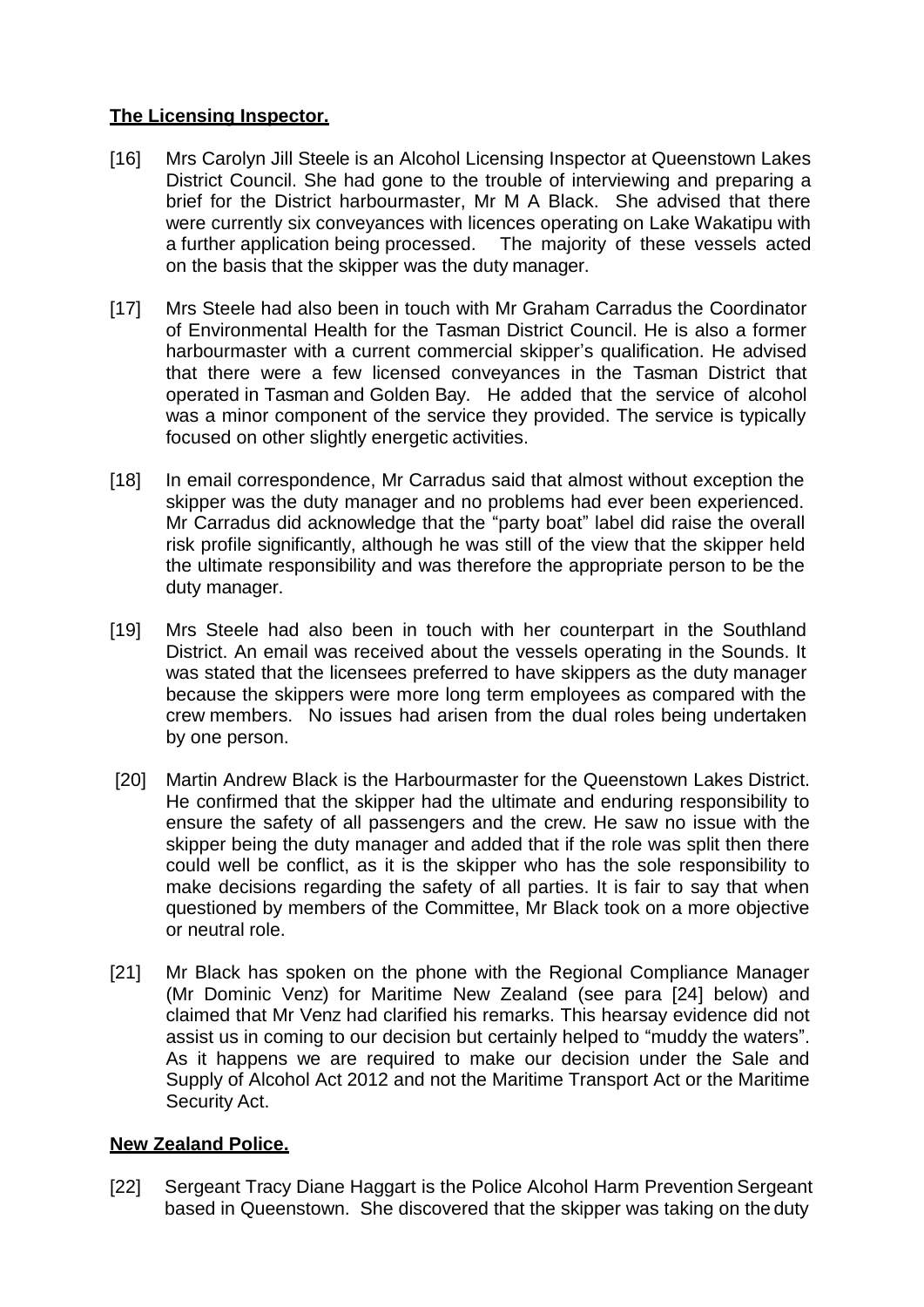Manager's role and this was confirmed at a meeting with Mr Ruski-Jones and a licensing Inspector. The Sergeant initially gained the impression that the company was going to ensure that the bar staff member became a certificated manager and could therefore take over the role of duty manager. That is why she did not oppose the application but requested a condition on the renewed licence preventing the skipper from being the duty manager.

- [23] Following a further meeting with the parties on 14 August 2017 the Sergeant made contact with Maritime New Zealand in Invercargill. She was advised that in the opinion of the representative the skipper could not confidently be in charge of the vessel as well as be in charge of the bar. The representative stated that it was wise for a skipper to hold a manager's certificate to give that person a full understanding of the Act and a manager's obligations under the Act, but not be the duty manager. The representative was unable or unwilling to provide a written opinion.
- [24] The Sergeant then made contact with Mr Dominic Venz the Regional Compliance Manager for the Southern Region of New Zealand based in Nelson. She explained that the boat had a skipper and one bar staff/crew member. Mr Venz provided a letter saying that Maritime New Zealand supported the imposition of such a condition. In his email letter he stated

*"Our view is that the same person cannot properly undertake both the role of the skipper and a Duty Manager. There will be competing and simultaneous obligations for the person's time. This means that the same person cannot fully undertake both roles. This would raise issues not only under maritime law (and the navigational requirements) but also under health and safety law (and the requirements to watch out for the safety of the fee paying passengers)."*

- [25] In her final submissions Sergeant Haggart stated that the main concern was the significant importance of the two roles. The skipper was responsible for the water safety of the vessel and the people on it. The duty manager was responsible for alcohol consumption and prevention of harm. She noted that on Lake Wakatipu there are often situations where tourists and locals often inexperienced, go out on the lake in pleasure boats, jet skis, kayaks, homemade rafts, swimming or waterskiing etc., with little consideration of the water safety rules and others around them.
- [26] She considered that it was difficult to see how someone who must be focused on the water and safe navigation of their vessel at all times, can therefore also carry out the role of the duty manager effectively and manage the sale and supply of alcohol to all patrons, assessment of them and dealing with difficult patrons, particularly if there is one other staff member on board.

### **The Committee's Decision and Reasons.**

[27] What seems to have escaped the company's attention is that this decision is made pursuant to our statutory function under the Act. (s.187). A licence has always been regarded as a privilege with corresponding responsibilities. The purpose of the new Act is to put in place a new system of control over the sale and supply of alcohol with the characteristics that the new system will be reasonable and its administration will help to achieve the Act's object and the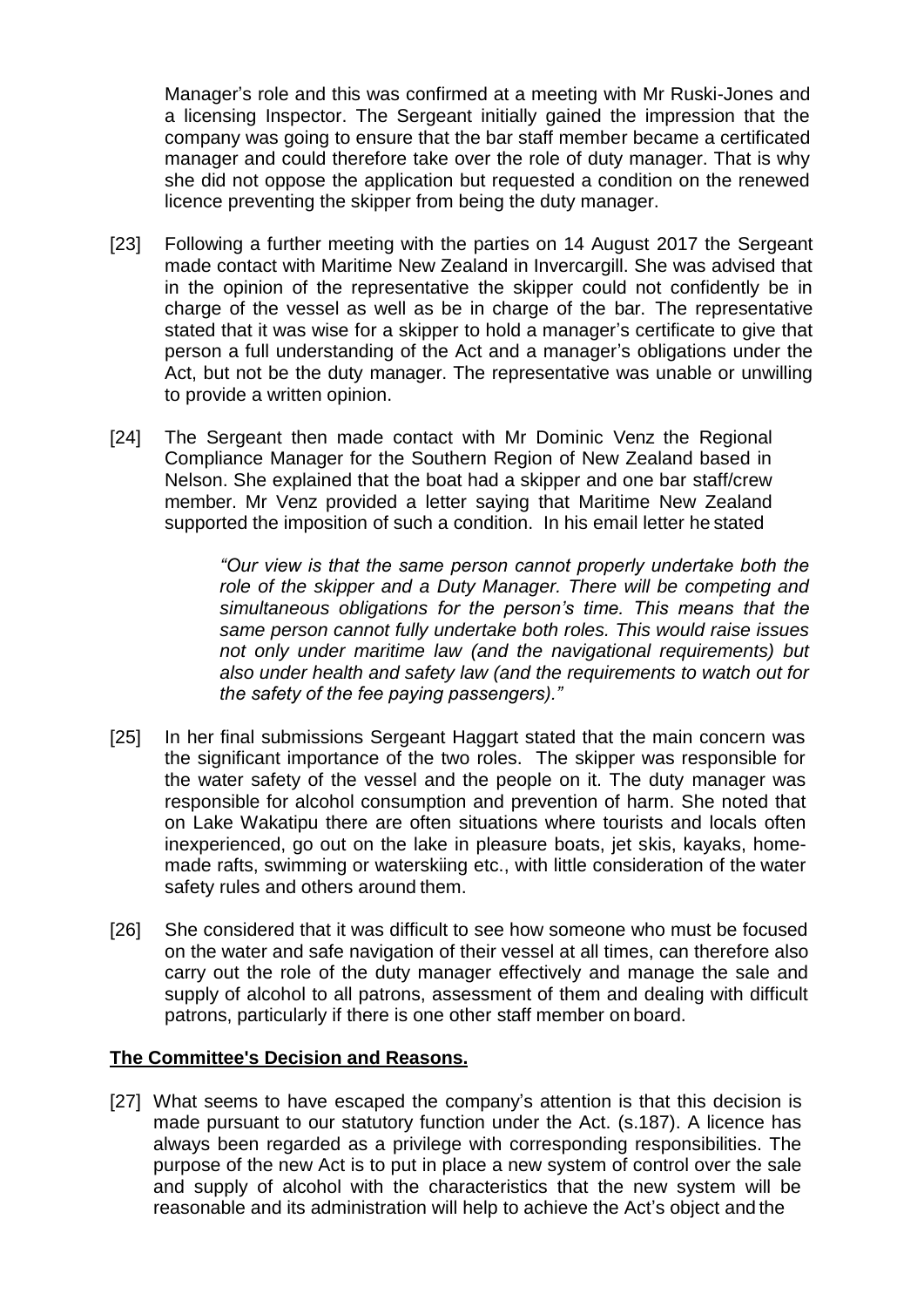second purpose is to reform the law relating to the sale, supply and consumption of alcohol so that its effect and administration helps to achieve the Act's object. (s.3)

- [28] The new system of control is all about achieving the Act's object. That object is to ensure that the sale, supply and consumption of alcohol should be undertaken safely and responsibly and that the harm caused by the excessive and inappropriate consumption of alcohol should be minimised. (s.4)
- [29] The rules that encapsulate the status of a duty manager are set out in the Sale and Supply of Alcohol Act 2012 asfollows:
	- *214 Manager to be on duty at all times and responsible for compliance.*
	- *(1) Except as provided in section 215, a manager must be on duty at all times when alcohol is being sold or supplied to the public on any licensed premises.*
	- *(2) A manager on duty on any licensed premises is responsible for –*
		- *(a) the compliance with and enforcement of –*
			- *(i) the provisions of this Act; and*
			- *(ii) the conditions of the licence in force for the premises; and*
			- *(b) the conduct of the premises with the aim of contributing to the reduction of alcohol-related harm.*
	- *(3) At all times while a manager is on duty on any licensed premises, the full name of the manager must be prominently displayed inside the premises so as to be easily read by people using the premises; and the person named as manager at any time is to be treated for the purposes of this Act as the manager at thattime.*
	- *(4) At all times when alcohol is being sold or supplied on licensed premises the licensee must take all reasonable steps to enable the manager to comply with this section.*
- [30] Section 214 of the Act has been described by Alan Dormer and Alastair Sherriff in their textbook the "Sale of Alcohol" in theseterms:

*Thus the section is one of the cornerstones that underpin the licensing system. It lays the foundation for placing much of the responsibility for the control of licensed premises on the shoulders of the holder of the duty manager's certificate. The duty manager's required presence at all times emphasises this. The obligation in relation to compliance and enforcement in sub (2) is further reinforcement of the importance in the licensing system of the duty manager.*

*Licensees will necessarily make decisions about the role of the duty manager within their own business. The Authority, however has said that if a duty manager is placed away from points of sale then the licensee assumes a risk as a result of that, and if there is a breach of the legislation or the conditions, then the licensee can expect little sympathy from the monitoring authorities. See Campbell v Ngaere Stores Ltd LLA PH576/07, 8 June 2007, and Bryant v The Crossing on Kaiapoi Ltd LLA PH469/09, 6 May 2009 at [22].*

[31] Even if the barperson is the duty manager, the skipper continues to have the ultimate responsibility for the safety of the vessel, crew and passengers. The skipper can still give the pre-charter briefing and set the tone around alcohol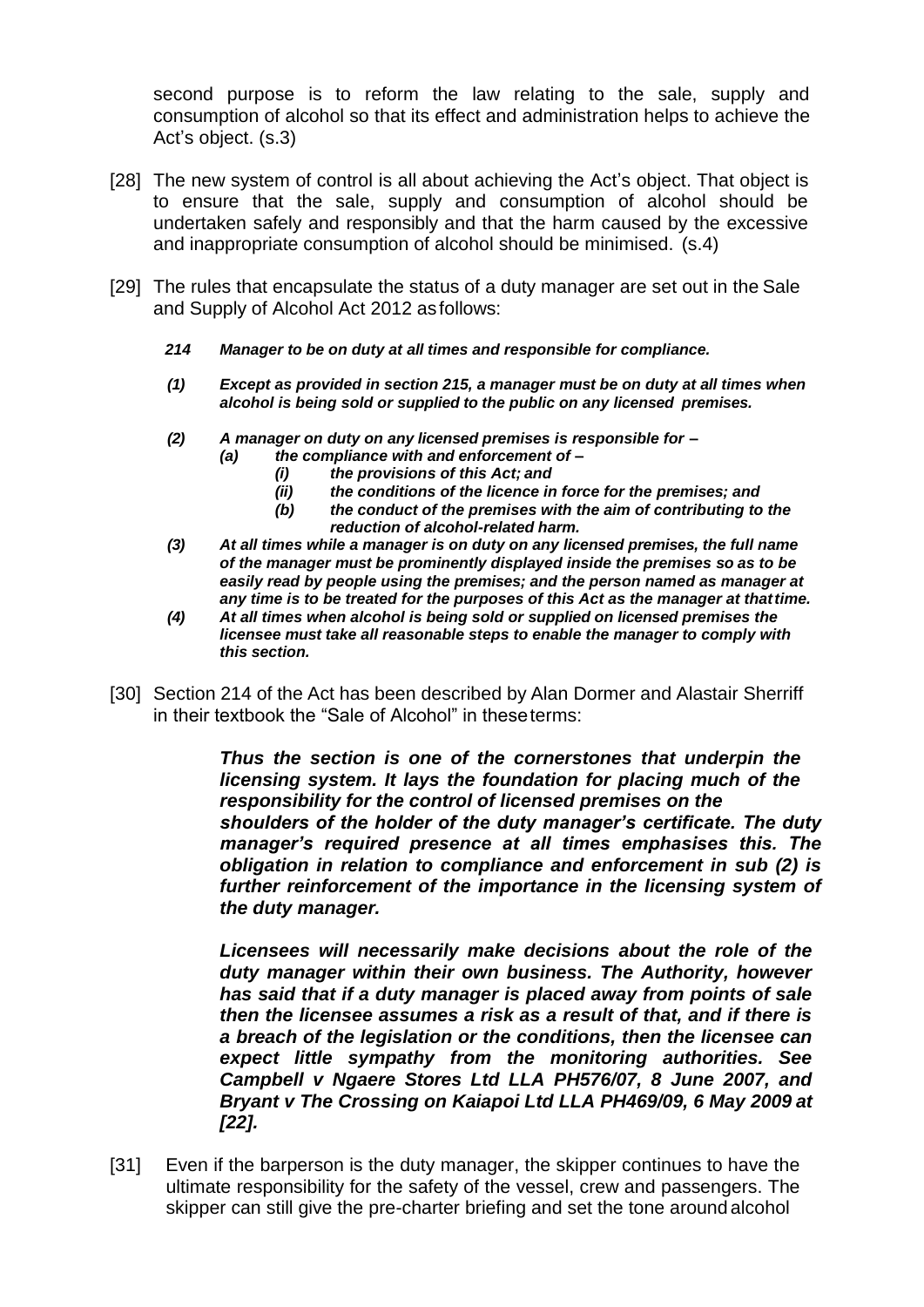consumption. The skipper can remind the customers of the company's obligations under its licence and the skipper can continue to interact with customers. In short, any suggestion about the skipper's possible or potential loss of authority is baseless.

- [32] The over-riding issue in this case is that this is a party boat. It has no other raison d'etre. During the course of a year, a large amount of alcohol is consumed. There is a world of difference between this vessel and other tourist craft operating not only on Lake Wakatipu but also in Golden Bay, Tasman Bay and the Sounds.
- [33] Given the ultimate responsibility placed on a duty manager for compliance with the Act, we are surprised that the company did not agree to the suggestion that the barperson was suitably trained and certificated. The roles of a skipper and a duty manager are both important and significant and given the type of business conducted on board, both roles should not be confusedor compromised.
- [34] As stated above, if the duty manager is placed away from the point of sale then the licensee assumes the risk of a potential loss of licence. There will be some businesses where the risk will be slight and the licensee may make a business decision accordingly. However, in a case such as this, we are in no doubt that the risk to the Act's object is too great.
- [35] We believe that Sergeant Haggart is right. We do not accept that the skipper is in a position to monitor and assess patrons on a regular basis. Nor do we accept that he/she can have face to face interaction with the patrons. What we do accept is that the skipper will continue to have overall control and decision making on the vessel allowing that person the freedom to carry out the core functions of safety and navigation.
- [36] We have considered what action should be taken. We are not inclined to impose a condition on the licence. Such a condition should not be necessary. The majority of all licensees in the Queenstown Lakes area are well aware of the responsibilities associated with the privilege of holding a licence. They do their best to uphold theAct's object. In those circumstances we think it unreasonable to impose a condition when we have made our position in respect of this conveyance perfectly clear.
- [37] Both the company and the Police have appellate rights that they may wish to exercise. If no appeal is lodged against this decision then two options remain. On the one hand the company may accept the decision and ensure that the barperson becomes certificated and assumes the role of duty manager. On that basis we will grant the renewal on the papers. On the other hand if the company takes no action, the application will be set down for a further public hearing to reconsider the application for renewal or the request to impose a condition. We ask that the Inspector reports back to us within the next three months.